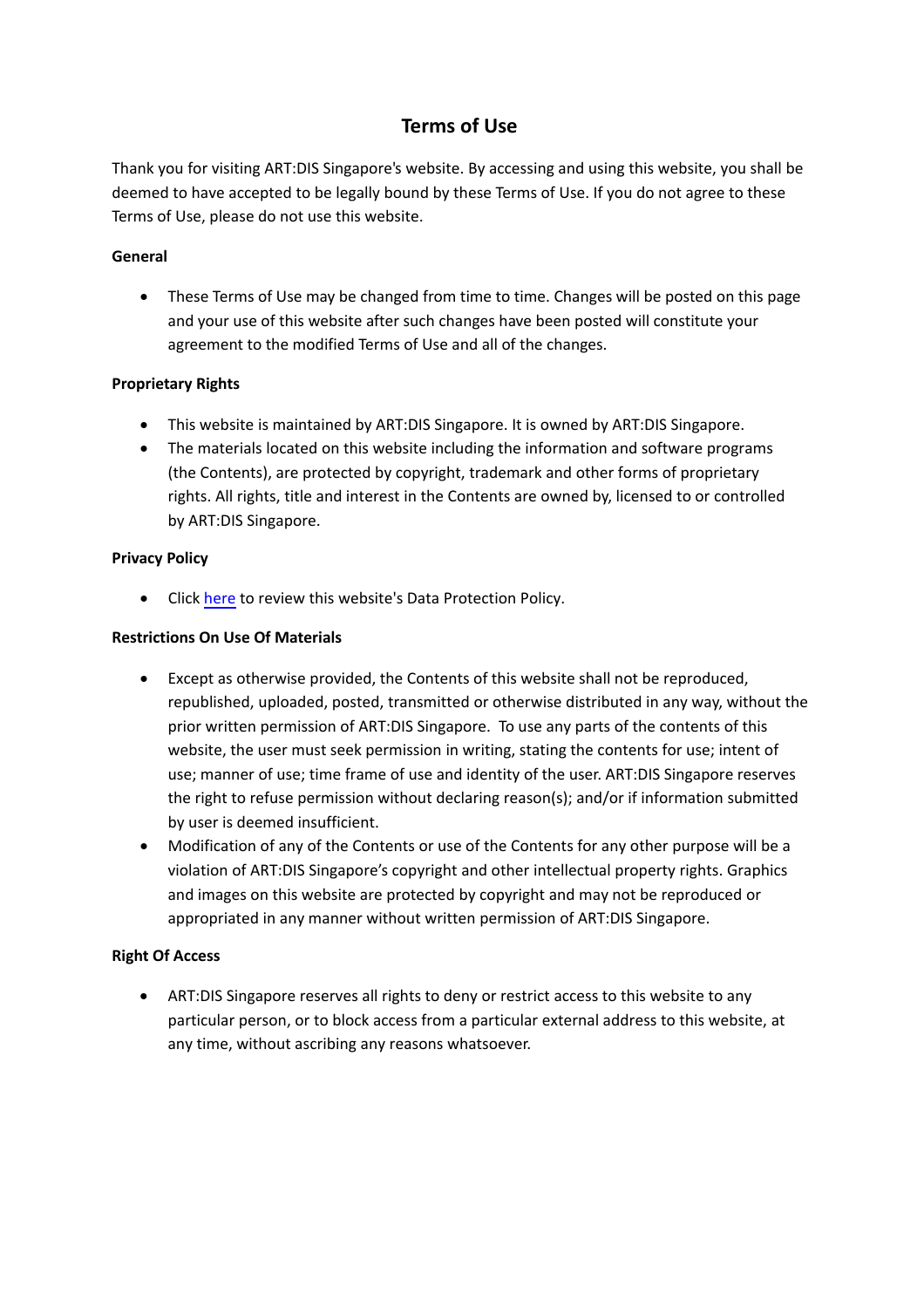#### **Disclaimer Of Warranties And Liability**

- The Contents of this website are provided on an "as is" basis without warranties of any kind. To the fullest extent permitted by law, ART:DIS Singapore does not warrant and hereby disclaims any warranty:
	- o as to the accuracy, correctness, reliability, timeliness, non-infringement, title, merchantability or fitness for any particular purpose of the Contents of this website;
	- o that the Contents available through this website or any functions associated therewith will be uninterrupted or error-free, or that defects will be corrected or that this website and the server is and will be free of all viruses and/or other harmful elements.
- ART:DIS Singapore shall also not be liable for any damage or loss of any kind caused as a result (direct or indirect) of the use of the website, including but not limited to any damage or loss suffered as a result of reliance on the Contents contained in or available from the website.
- This website contains hyperlinks to other websites which are not maintained by ART:DIS Singapore. ART:DIS Singapore is not responsible for the contents of those websites and shall not be liable for any damages or loss arising from access to those websites. Use of the hyperlinks and access to such websites are entirely at your own risk.
- Hyperlinks to other websites are provided as a convenience. In no circumstances shall ART:DIS Singapore be considered to be associated or affiliated with any trade or service marks, logos, insignia or other devices used or appearing on websites to which this website is linked.
- Except as set forth below, caching and links to, and the framing of this website or any of the Contents are prohibited.
- You must secure permission from ART:DIS Singapore prior to hyperlinking to, or framing, this website or any of the Contents, or engaging in similar activities. ART:DIS Singapore reserves the right to impose conditions when permitting any hyperlinking to, or framing of this website or any of the Contents.
- Your linking to, or framing any part of this website or its Contents constitute acceptance of these Terms of Use. This is deemed to be the case even after the posting of any changes or modifications to these Terms of Use. If you do not accept these Terms of Use, you must discontinue linking to, or framing of this website or any of the Contents.
- In no circumstances shall ART:DIS Singapore be considered to be associated or affiliated in whatever manner with any trade or service marks, logos, insignia or other devices used or appearing on websites that link to this website or any of the Contents.
- ART:DIS Singapore reserves all rights to disable any links to, or frames of any site containing inappropriate, profane, defamatory, infringing, obscene, indecent or unlawful topics, names, material or information, or material or information that violates any written law, any applicable intellectual property, proprietary, privacy or publicity rights.
- ART:DIS Singapore reserves the right to disable any unauthorised links or frames and disclaims any responsibility for the content available on any other site reached by links to or from this website or any of the Contents.